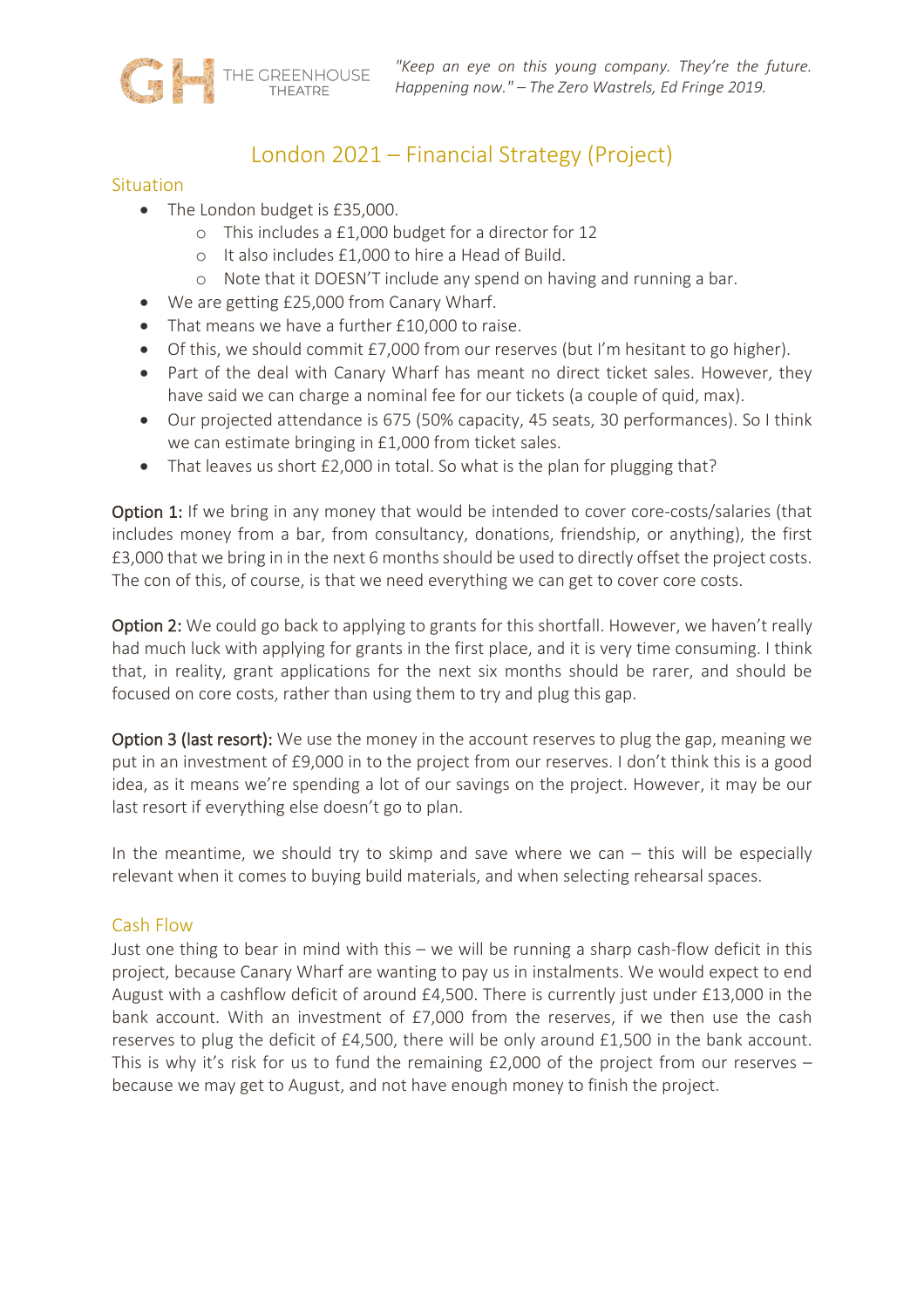*"Keep an eye on this young company. They're the future. Happening now." – The Zero Wastrels, Ed Fringe 2019.*

## London 2021 – Financial Strategy (Core Costs)

## **Situation**

THE GREENHOUSE

Recently, we've shifted our strategy, so that we raise money (through grants and ticket sales) on a project-by-project basis, but that income generated (donations, consultancy, etc) will fund our salaries. However, based on the above, we're having to blur that line a little bit. What's more, if the Bedford project doesn't go ahead, we may have to make some decisions about how we use any income that was intended for salary (i.e., do we save it for when the venue is next open?).

One thing to note though is that it is very unlikely we will raise enough money to pay salary in time for the London project. It's the chicken and egg situation – as we are volunteers, we don't have a lot of time, so the time we do have, we should be dedicating to making the project as good as it can be. That means we don't really have time for fundraising – which I think is fair enough. However, we do need to be thinking about ways of raising core costs, and working in Canary Wharf presents us with a very exciting opportunity to secure income that otherwise may have been out of our reach.

Below, I set out what I think the key ways of bringing in income from the London project are, and how we can leverage them. The purpose of this document isn't to outline how we spend the money and allocate the salary. I would say that we should shoot to bring in between £30,000 and £50,000 by the end of 2021 to cover salaries, and anything above that can go in to the savings pot for a rainy day. But that's a discussion for later.

## Sponsorship (corporate)

This has brought in some money for us before! It basically involves asking companies to sponsor the project – in this case, we'll be asking them to sponsor specific parts of the building (the box-office, the dressing room, the auditorium – and possibly a couple of other things too). We'll be going out to market with this in mid-April, in a process much like the one we've used before (i.e., creating a brochure and circulating it to businesses who might be interested). A key difference, however, is that we have a direct in with the Canary Wharf community – and we've been asked to communicate with that community first. Whilst this may slow progress down, it's also exciting because we're starting from a fairly positive position, with a captive market that is likely to say yes!

## Possible income - £30,000

## Sponsorship (community)

Sarah's 'Sponsor The Greenhouse' scheme will help us actually get the venue built, and should run throughout May. It basically connects with potential community members and other individuals who might be interested in the work, and asks them to sponsor a very specific part of our building. This not only brings in some money for us, but also creates a sense of community, as they become even more deeply invested in the actual building itself. We need to plan a route to market for this, and start executing by the beginning of May.

Possible income - £7,500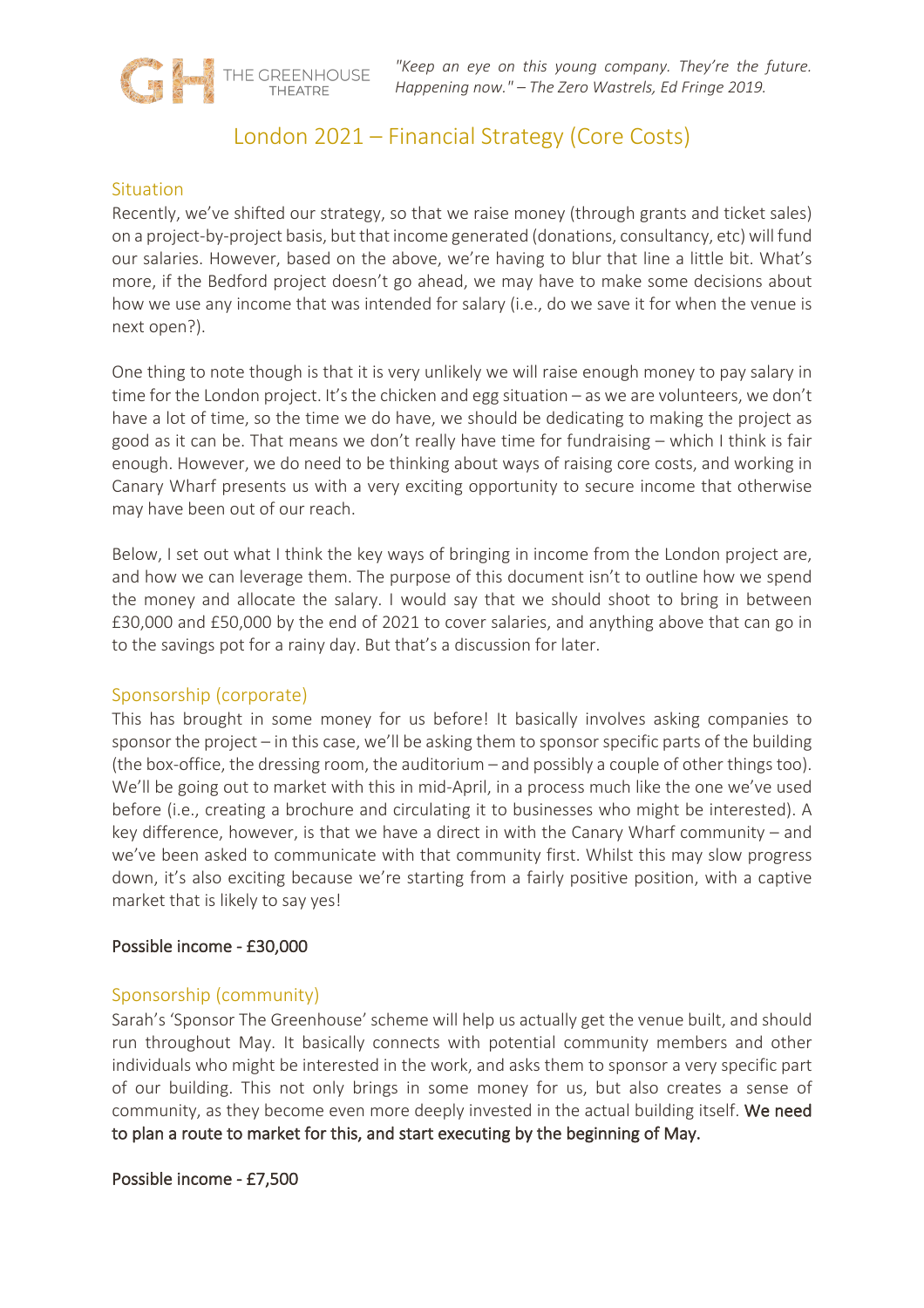

## Consultancy and business engagement

On top of the corporate sponsorship scheme, we've also developed a consultancy and business engagement programme. I think this will be best delivered exclusively to businesses on the estate, however we can go to market from a wider perspective with it if we feel it would be really helpful/if we don't get much traction from Canary Wharf businesses. Either way, we should start with just Canary Wharf businesses. With this, we offer a series of products, from bespoke workshops to full days in the venue, or a programme of workshops running through July/August. They are all designed to help businesses think sustainably and build sustainable working cultures. Again, we need to build a route to market for this, and start executing by the beginning of May.

## Possible income: £30,000 (2x private shows, 1x Day in *The Greenhouse*)

## Ticket sales

We're going to be operating tickets on a 'pay what you can' basis. That does mean, however, that the venue will have to be first-come-first-served, so we'll need to make people aware of that. We're still not 100% sure exactly how we will administer this – will we collect money after the shows, or will we ask people to pay when they enter? We'd like to do the latter, but it might make things tricky, and we don't want people to feel pressured to pay. Either way, we shouldn't expect to make a lot of money for this. We have an expected capacity (at 50%) of around 700. If we have a suggested ticket price of £2, that's only £1,400 (assuming that we hit £2 as an average). We do really need to work out the details of how we'll do this/we need a ticketing strategy ASAP.

## Possible income: £1,400

## Donations (casual)

It is possible that, because we're taking ticket sales, casual donations might be a bad idea. In that we may be asking people for money too frequently. I feel like we definitely shouldn't ask them directly, but instead, as Sarah suggested, we can use some casual donation boxes that we make and that are fun to use. It would be a good way to collect loose change. Beyond that – actually asking people to donate – I think we're getting a little bit pushy. But, again, this is less about bringing in money, and more about building a community of people who support us and want to give us money. Also, every little helps!

## Possible income: £250

## Friendship

On the flip side, this is something that we really should be asking people to do when we leave the venue. We've done a great job setting it up, and it will hopefully really come to life when we're in London this year. There are two ways for us to approach it – and I think we should do both. First, when people 'buy' their tickets, if they pay above a certain amount (possibly related to the actual prices of the membership scheme plus a pound or two), they should get upgraded to being a Friend. This is basically a way that we can upsell at F.O.H. Secondly, we should let people know after the shows that they can purchase a friendship ticket on the way out which